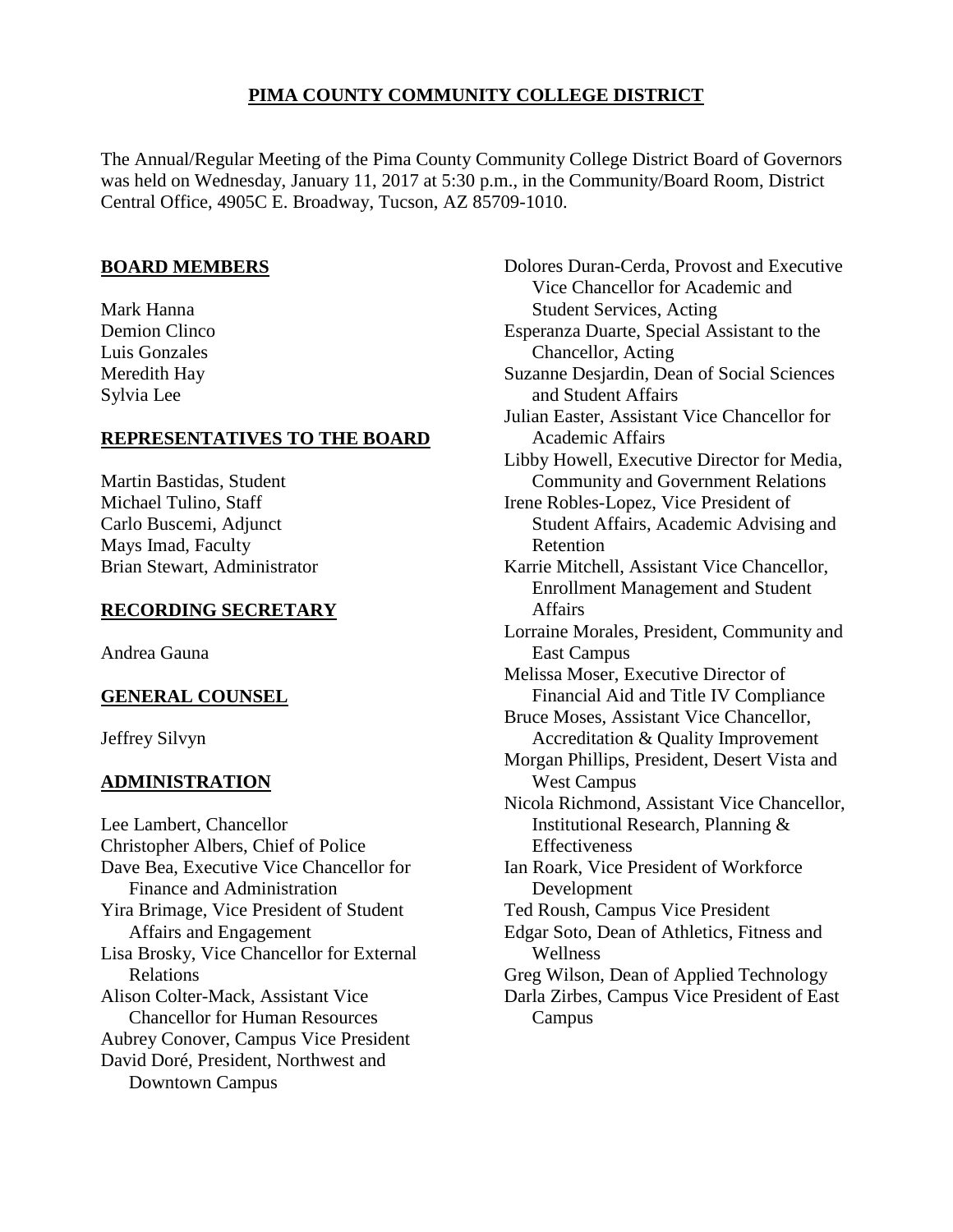## **GENERAL MATTERS**

#### Call to Order

Mark Hanna called the meeting to order at 5:30 p.m.

Pledge of Allegiance

Luis Gonzales led the Pledge of Allegiance.

Roll Call

All Board members present.

### **NEW BUSINESS**

Election of Board of Governors' Officers for 2017

## **Election of Chair of the Governing Board Motion No. 201701-02**

Sylvia Lee – M, Demion Clinco – S, that Mark Hanna serve as Chairperson of the Governing Board of the Pima County Community College District in 2017.

Board member Luis Gonzales noted that we are in violation of our Governing Board Bylaw, Article IV, Section 2. Board member Gonzales suggested a motion to vote on the exception to rotation.

Board Chair Hanna motioned to table the nomination.

Sylvia Lee-M, Demion Clinco-S, to vote on the exception to the rotation.

Vote: All Board members present voted "aye" by voice vote. None were opposed. **Motion CARRIED**.

Board Chair Hanna noted there is a nomination on the floor for Mark Hanna to serve as Governing Board Chair

Vote: All Board members present voted "aye" by voice vote. None were opposed. **Motion CARRIED**.

## **Election of Vice Chair/Secretary of the Board Motion No 201701-03**

Board member Lee nominated Demion Clinco to serve as Vice Chair/Secretary of the Governing Board.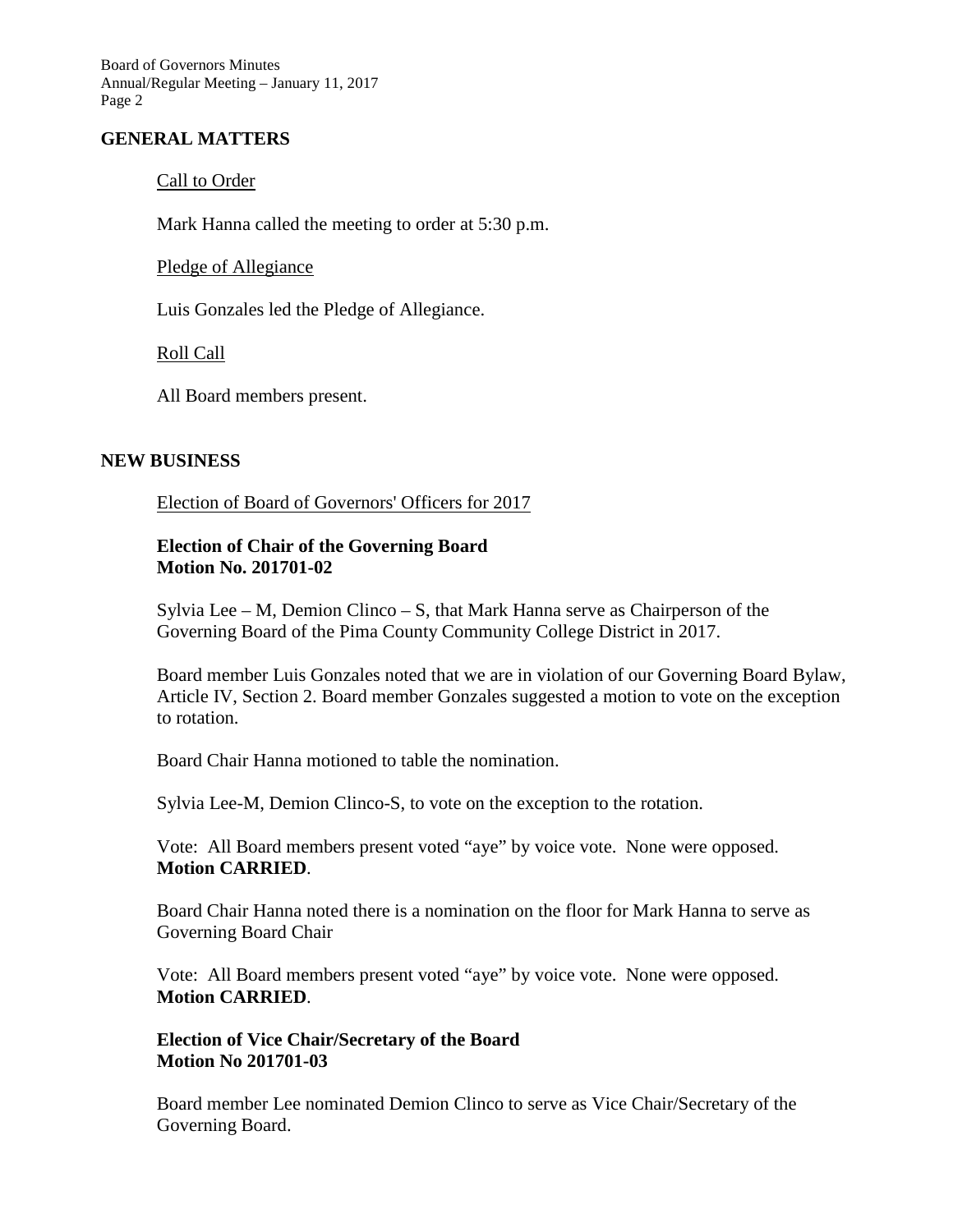Sylvia Lee – M, Meredith Hay – S, that Demion Clinco serve as a Vice Chair/Secretary of the Governing Board of the Pima County Community College District in 2017.

Vote: All Board members present voted "aye" by voice vote. None were opposed. **Motion CARRIED**.

Proposed Annual Calendar of Regular Board Meetings, 2017

## **Motion to Adopt Annual Calendar of Regular Board Meetings in 2017 Motion No. 201701-04**

Meredith Hay – M, Sylvia Lee – S, to approve the proposed Governing Board Regular Meeting Calendar for 2017.

Vote: All Board members present voted "aye" by voice vote. None were opposed. **Motion CARRIED**.

Proposed Annual Calendar of Board Study Sessions, 2017

## **Motion to Adopt Annual Calendar of Board Study Sessions in 2017 Motion No. 201701-05**

Meredith  $\text{Hay} - \text{M}$ , Sylvia Lee  $-$  S, to approve the proposed Governing Board Study Session Calendar for 2017.

Vote: All Board members present voted "aye" by voice vote. None were opposed. **Motion CARRIED**.

Election of Arizona Association of District Governing Board's Representative 2017

# **Motion to elect Arizona Association of District Governing Board's Representative Motion No. 201701-06**

Sylvia Lee-M, Meredith Hay-S, that Luis Gonzales serves as representative to the Arizona Association of District Governing Boards (AADGB).

Vote: All Board members present voted "aye" by voice vote. None were opposed. **Motion CARRIED**.

Elect Advisory Committee Board Representatives

# **Motion to elect two Board Representatives to the Human Resources Advisory Committee**

## **Motion No. 201701-07**

Meredith Hay-M, Sylvia Lee-S, that Luis Gonzales serves as Board Representative to the Human Resources Advisory Committee.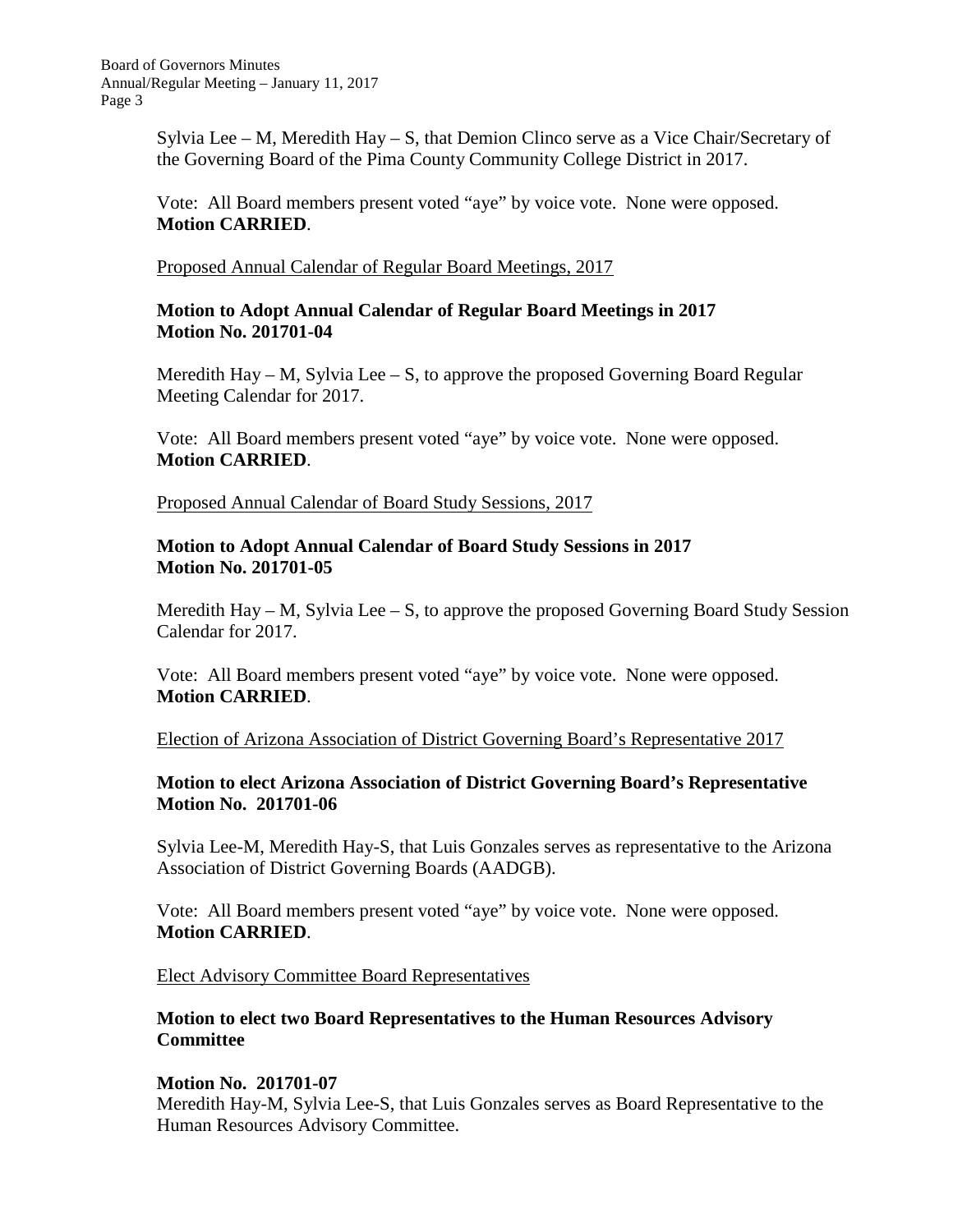> Vote: All Board members present voted "aye" by voice vote. None were opposed. **Motion CARRIED**.

#### **Motion No. 201701-08**

Sylvia Lee-M, Demion Clinco-S, that Mark Hanna serve as the Board Representative to the Human Resources Advisory Committee.

Vote: All Board members present voted "aye" by voice vote. None were opposed. **Motion CARRIED**.

### **Motion to elect two Board Representatives to the Finance and Audit Committee**

### **Motion No. 201701-09**

Luis Gonzales-M, Demion Clinco-S, that Sylvia Lee serves as Board Representatives to the Finance and Audit Committee.

Vote: All Board members present voted "aye" by voice vote. None were opposed. **Motion CARRIED**.

### **Motion No. 201701-10**

Meredith Hay-M, Sylvia Lee-S, that Demion Clinco serves as Board Representatives to the Finance and Audit Committee.

Vote: All Board members present voted "aye" by voice vote. None were opposed. **Motion CARRIED**.

#### Recess

The meeting recessed at 5:46 p.m.

The meeting resumed at 5:48 p.m.

Incoming Board Chair Mark Hanna welcomed the audience to the first meeting of 2017.

# **GENERAL MATTERS**

Public Comment – Call to Audience Miguel Flores, Jr.-Opening blessing Robert Saenz-Support for Mr. Gonzales on behalf of Los Vatos Cecilia Cruz-To congratulate and welcome Luis Gonzales Carol A. Gorsuch-To welcome new Board members Ismael Ballesteros-Speaking as a future student in support of Luis Gonzales Frank Velasquez, Jr.-To welcome new Board members Sally Ann Gonzales-To congratulate the new Board members Antonia Campoy-To congratulate Luis Gonzales Silviana Wood-To welcome Luis Gonzales to Pima Community College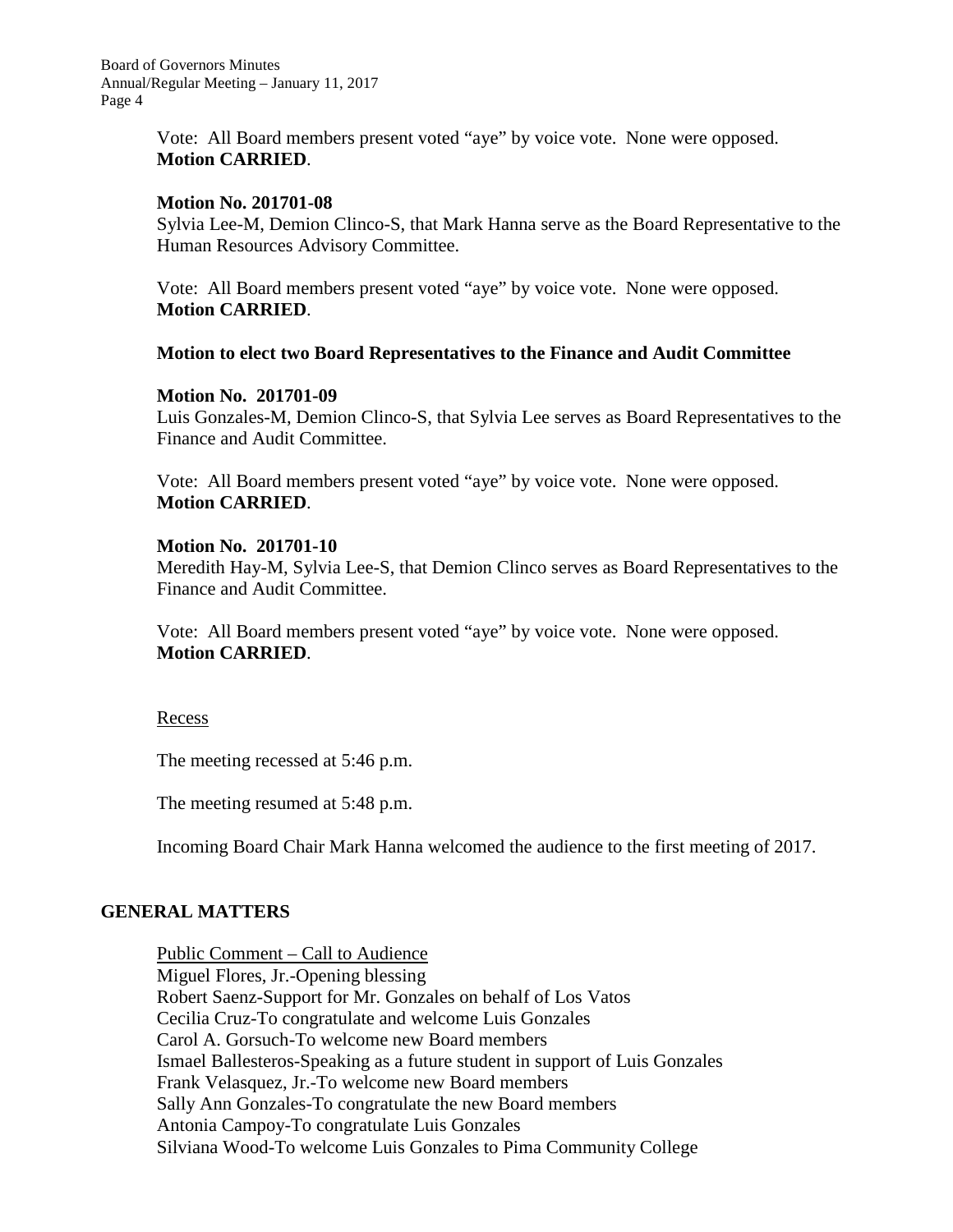> Joe Flores-To support Luis Gonzales Arlene Muniz and Virginia Ortega-To welcome the new Board members on behalf of AFSME David Morales-Introduce himself as the new Faculty Board Representative and welcome new Board members Alonzo Garcia-To support Luis Gonzales Uday Dalvi-To congratulate the new Board members Santiago Benton-To give a blessing to Luis Gonzales in Mayo language Frank Sotomayor-To congratulate the new Board members and show support of Luis Gonzales Betts Putnam-Hidalgo-Welcomed Luis Gonzales Margaret McKenna-To support Luis Gonzales Lenny Mark-To offer positive words about Luis Gonzales and Pima Community College

Board Chair Hanna asked to take one item out of order. He moved the Student Representative Report in order to allow the student representative to leave the meeting early.

*Student – Samantha Boettcher* There was no report.

### Remarks by Governing Board Members

Board Chair Hanna thanked all employees for their help with the Higher Learning Commission visit, the report we received back and for being on track with 10 of 11 areas. He reported attending the Paramedic and Nursing graduations and the Aviation program orientation. Board Chair Hanna also noted that he was able to take a student to an advising session and was very impressed with the information provided at the session.

Board member Hay wanted to let the College and community know she is very excited to join the Board and work with everyone to make Pima great again. She stated that if anyone had any comments or ideas her door is always open.

Board member Gonzales stated he is honored to be serving on the Board. He thanked Martha Durkin for her service to the Board and wanted to recognize her work. He noted that he would like better communication between the College and the community. He would like to have conversations with different groups and educational institutions to engage the community to focus on student recruitment and community outreach to raise enrollment. He also noted that his door is always open. He also congratulated Pima student Martin Bastidas for running an excellent campaign against a popular candidate in our community.

Board member Lee congratulated Demion Clinco, Meredith Hay and Luis Gonzales. Board member Lee read the recent Higher Learning Commission report and noted that she is proud of what Pima has done so far to address the issues identified by HLC. Even though the College is still on notice for one item, assessing student-learning outcomes, she noted that Pima has come a long way in this area. She wanted to acknowledge everyone who made open admissions a reality again.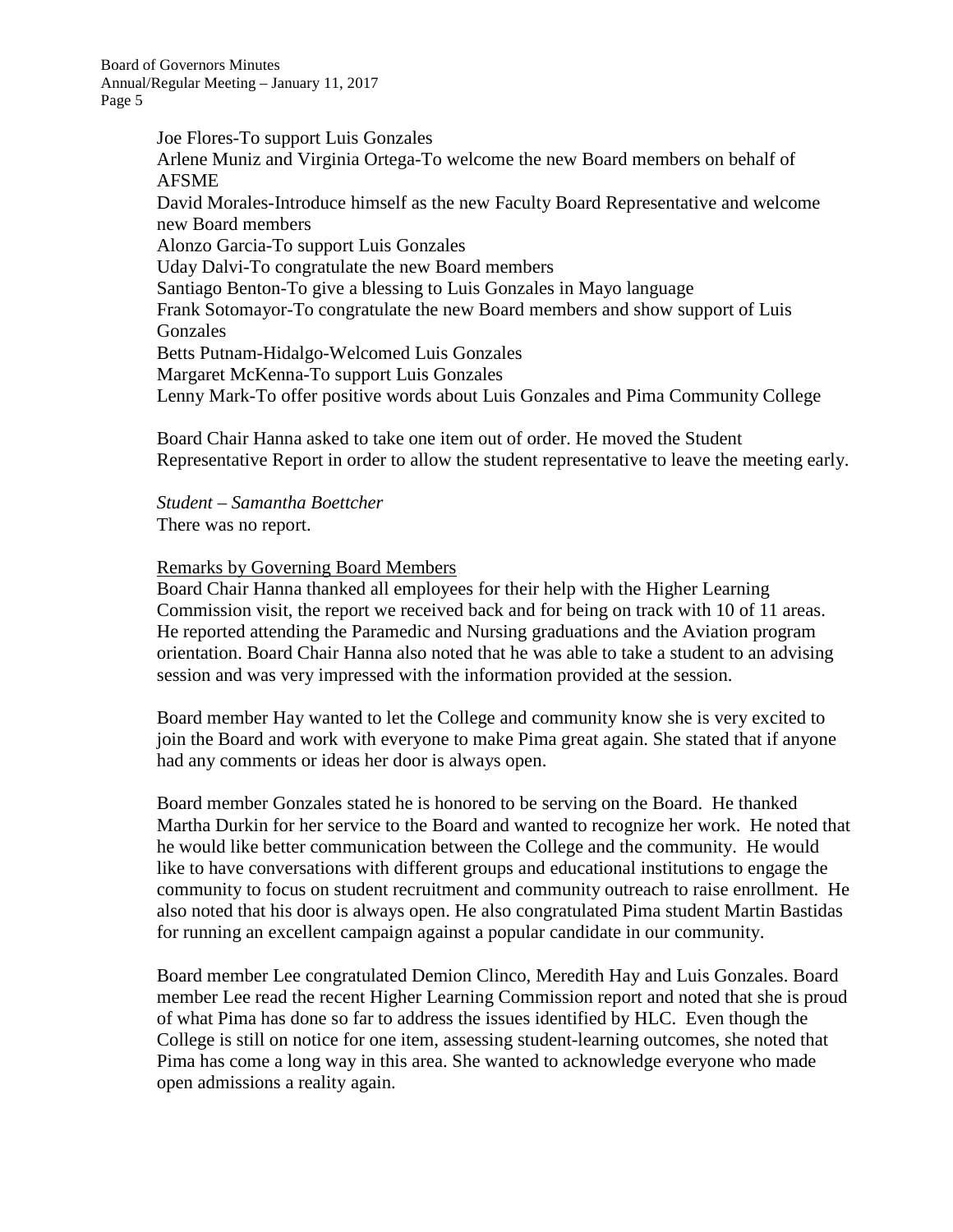> Board member Clinco congratulated the new Board members and welcomed everyone back from the break. Board member Clinco asked for a moment of silence for the tragic events that took place on January 8.

# **REPORTS**

### Administration Report

Accreditation Update – Bruce Moses

Bruce Moses, Assistant Vice Chancellor for Accreditation and Quality Improvement provided an update of events since the College left for break in December and what events are coming in the near future in regards to the Higher Learning Commission and the peer review report.

Board member Gonzales and Lee noted that they would like to see additional reports on the progress we have made towards the five areas of concern in the HLC report. Mr. Moses reported that quality checks would be done to address the gaps and prepare ourselves for the next comprehensive report.

#### Student Services – Nic Richmond

Nic Richmond, Assistant Vice Chancellor for Institutional Research, Planning and Effectiveness presented a brief overview of the mission key performance data as it relates to student services.

#### Reports by Representatives to the Board

#### *Staff – Michael Tulino*

Mr. Tulino reported on staff discussions of the College's budget and summer class offerings. Staff did not present a recommendation/concern to the Board.

#### *Faculty – Mays Imad*

Ms. Imad reported on the Faculty Senate elections, and All Faculty Day. Faculty did not present a recommendation/concern to the Board.

The Board members thanked Ms. Imad for her services to the Board

#### Chancellor's Report

The Chancellor started his report by welcoming everyone back from the Holiday break. Chancellor Lambert thanked each of the Board members for their services and is looking forward to the upcoming year.

Introduced Esperanza Duarte, Special Assistant to the Chancellor (Acting), Amanda Abens, Dean of Workforce Development and Continuing Education, and Dr. Christina Beckman-Brito, Dean of Communication (Acting) replacing Pat Houston.

Highlights of Chancellor's report included: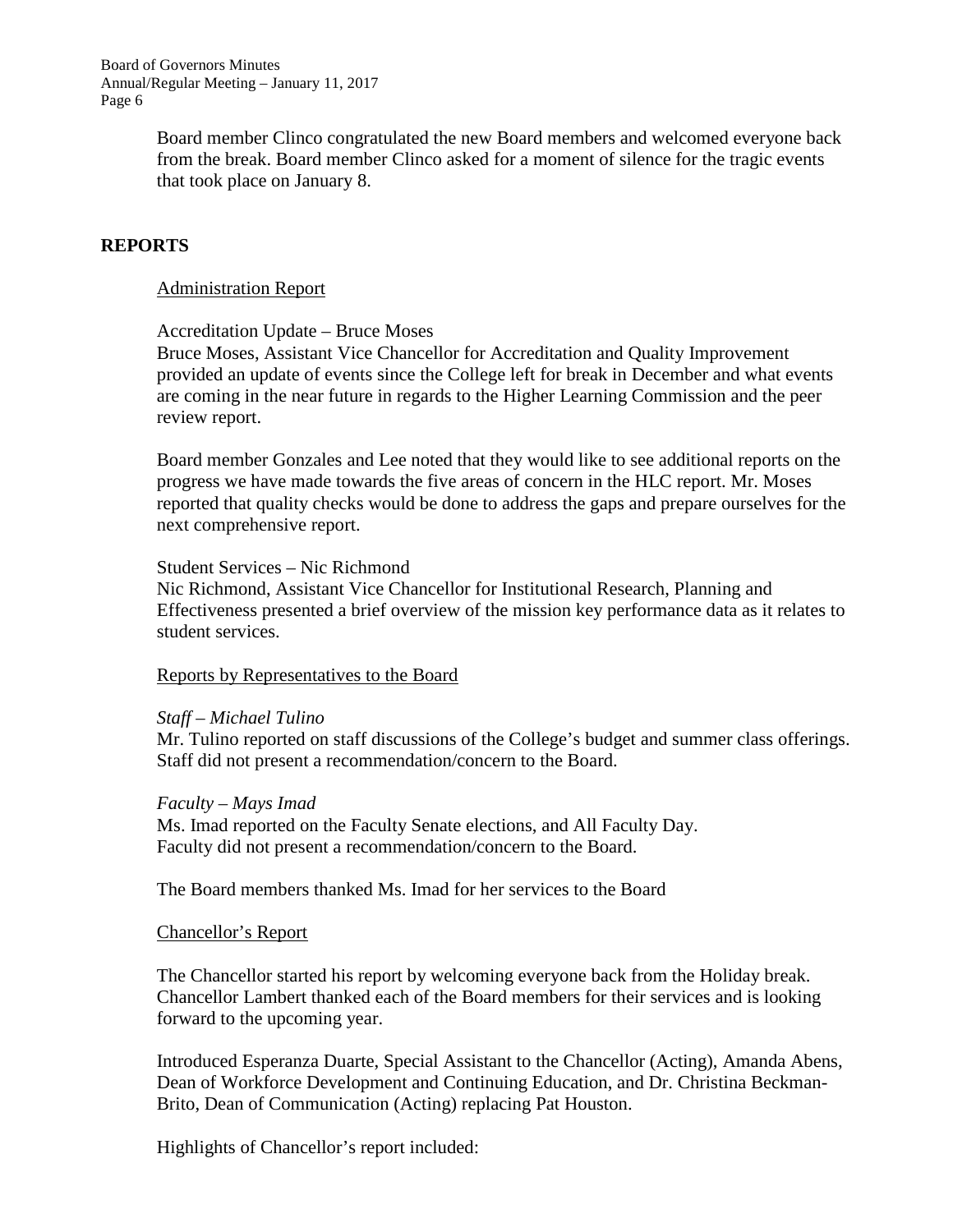- Pima's relationship with Santa Cruz County and meeting with Governor Ducey
- Meeting with United States Ambassador
- Carlos Sada Solana, Mexican Ambassador meeting to present Pima with a check to support students of Mexican ancestry studying at Pima, this is the third check he has presented to Pima
- Diversity report
- Hiring of the executive director to oversee diversity efforts
- Educational Master Plan update
- Invite by Senator Farley to attend opening day of legislature/State of the State

Chancellor Lambert noted that we need to celebrate our success but that we still have a lot to do.

## **INFORMATION ITEMS**

#### Financial Report — October 2016 Financial Statements

This item was noted as an information item.

Employment Information

This item was noted as an information item.

#### Adjunct Faculty Appointments

This item was noted as an information item.

Minimum Wage

This item was noted as an information item.

Administrative Procedure Changes AP 2.20.01: Drug and Alcohol Free Environment – *Revised* was noted as an information item.

#### 2017-2018 Academic Calendar

This item was noted as an information item.

## **ACTION ITEMS**

Consent Agenda

## **Motion No. 201701-11**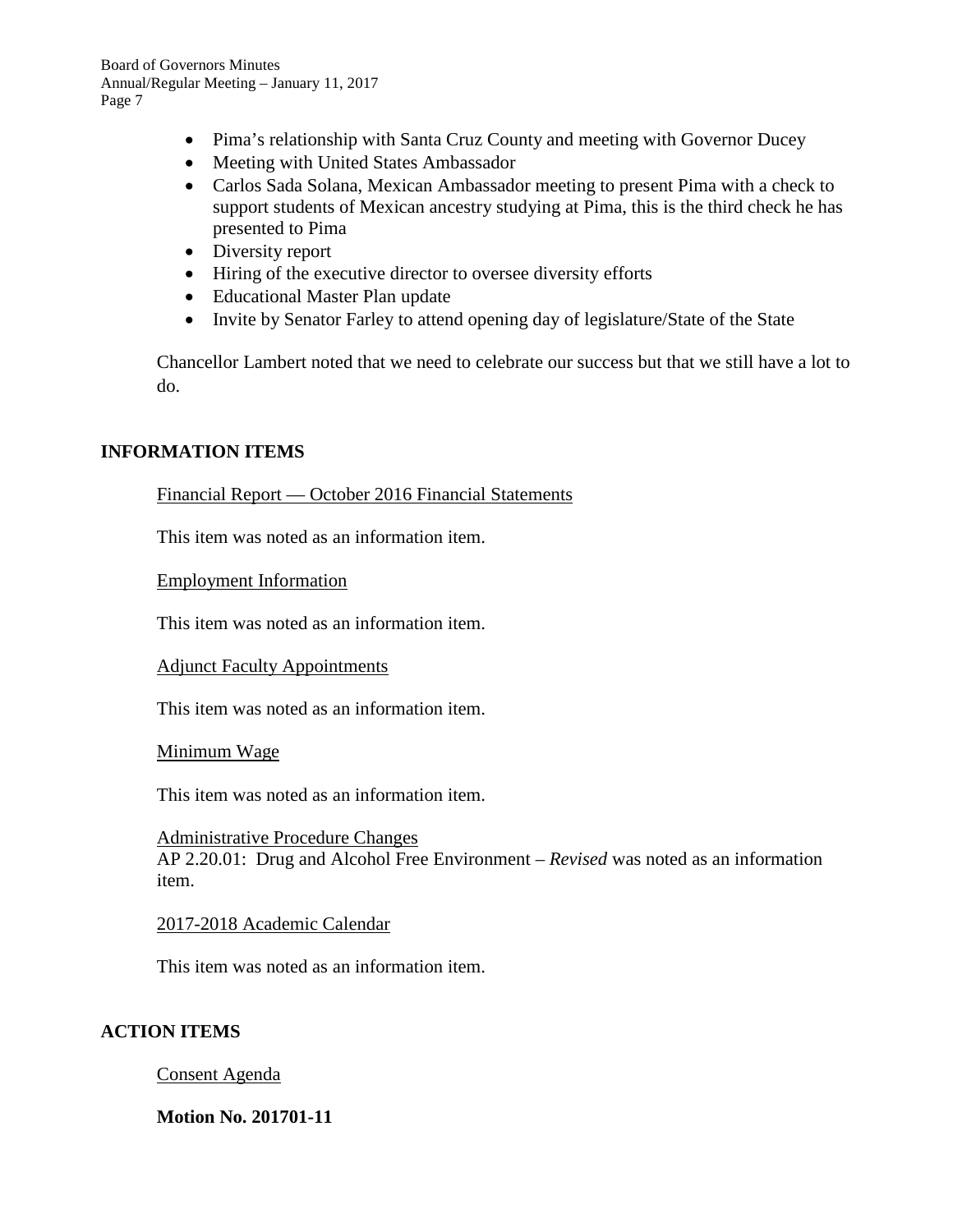Moved items: Item #4.1(2) Board Policy-Final Reading-[BP 3.12 Developmental Education-New] and Item #4.1(6) Contract: Sabino Electric Inc. was moved to #4.2 Other Action Items.

Demion Clinco-M, Sylvia Lee-S, to approve the Consent Agenda.

- (1) Approval of Minutes of the following meetings:
	- A. Study Session of October 28, 2016
	- B. Special Meeting to conduct Executive Session on November 2, 2016
	- C. Special Meeting to conduct Executive Session on November 7, 2016
	- D. Study Session of November 7, 2016
	- E. Special Meeting to conduct Executive Session on November 16, 2016
	- F. Regular Meeting of November 16, 2016
- (2) Curriculum Recommendations: New Program-Fitness and Wellness Specialist-Certificate for Direct Employment
- (3) Curriculum Recommendations: Multiple Certificate-Inactivations
- (4) Intergovernmental Agreement: Town of Sahuarita

Vote: All Board members present voted "aye" by voice vote. None were opposed. **Motion CARRIED**.

# **OTHER ACTION ITEMS**

**Moved from Consent Agenda:** Board Policy-Final Reading-[BP 3.12: Developmental Education-New]

## **Motion No. 201701-12**

Meredith Hay-M, Demion Clinco-S to approve the final BP 3.12 Developmental Education

Board member Gonzales asked to have this item moved from the Consent Agenda to Other Action Items because it was one of the issues in the HLC report and he only just had a chance to review it. Board member Gonzales directed his questions on the Board Policy (BP) to Dr. Dolores Duran-Cerda, Acting Provost focusing on the Administrative Procedures (AP).

Board member Gonzales noted the importance of BP 3.12 and the need for data to show the effectiveness of the policy. He noted the only way to know if this policy will work is if they see data on its effectiveness. He would like a report to come back to the Board after the fall semester has been completed so the Board does not have to guess if the policy works or not. He would like a measurement to tell if the College is progressing. He also stated how important this is to student success.

Board Chair Hanna noted that revisions were made to the Board policy after a study session in November. It is the responsibility of the administration to come up with Administrative Procedures for the policy. Board Chair Hanna made it clear the Board is only voting on the Board policy.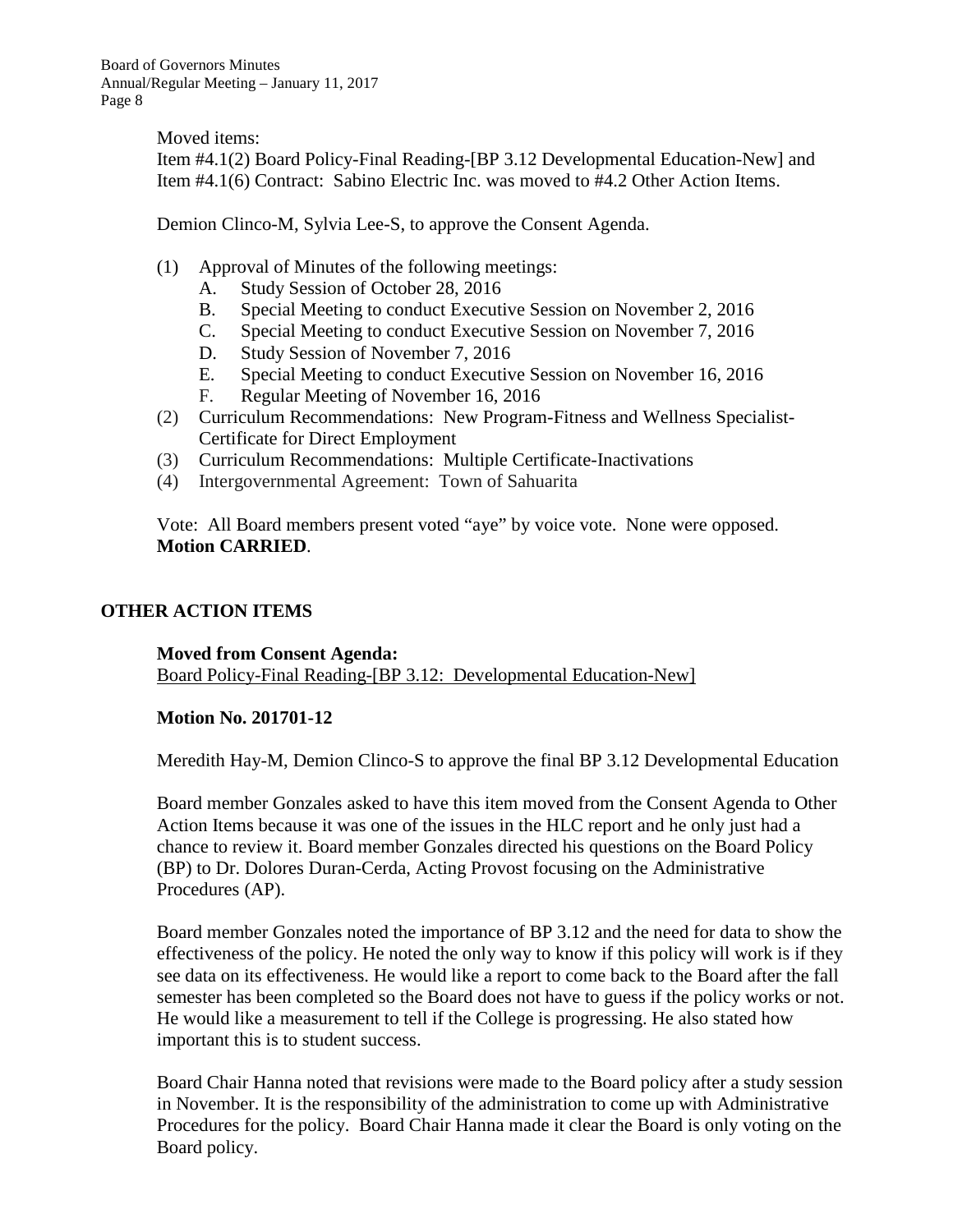Board member Gonzales asked for the following amendment to the Board policy:

Luis Gonzales-M, Sylvia Lee-S amendment to policy BP 3.12 with the following language: The Board shall be presented with a comprehensive report on the effectiveness of the student success of these students for the fall of 2017 to include the following information: How many students completed the pre-placement tutorial but walked away? How many completed it and passed the placement test? How many were charged a fee to retake the test? How many completed it and returned for the Spring Semester? The report shall include the ethnicity, gender, and zip code for these students.

Vote: Mark Hanna, Meredith Hay, Sylvia Lee, and Demion Clinco voted "nay" by voice vote. Luis Gonzales voted "aye" by voice vote. **Motion FAILED**

Board Chair Hanna stated they are voting on BP 3.12 as published in the Board packet

Vote: Mark Hanna, Meredith Hay, Demion Clinco and Sylvia Lee voted "aye" by voice vote. Luis Gonzales had no response. **Motion CARRIED**

Contract: Sabino Electric Inc Board Chair Hanna asked that this item be pulled from Consent Agenda for a better explanation of the item.

## **Motion No. 201701-13**

Meredith Hay-M, Sylvia Lee-S, to execute a contract with Sabino Electric Inc for the Arc Flash Analysis of the West Campus.

Vote: All Board members present voted "aye" by voice vote. None were opposed. **Motion CARRIED**

Contract: FY 17 CampusEAI Maintenance Renewal for College Portal and Mobile App

## **Motion No. 201701-14**

Sylvia Lee-M, Demion Clinco-S, to approve the Maintenance Renewal agreement with CampusEAI for the College's Portal and Mobile App. Total costs are not expected to exceed \$133,000 for Fiscal Year 2017.

Vote: All Board members present voted "aye" by voice vote. None were opposed. **Motion CARRIED**.

## Faculty Emeritus

## **Motion No. 201701-15**